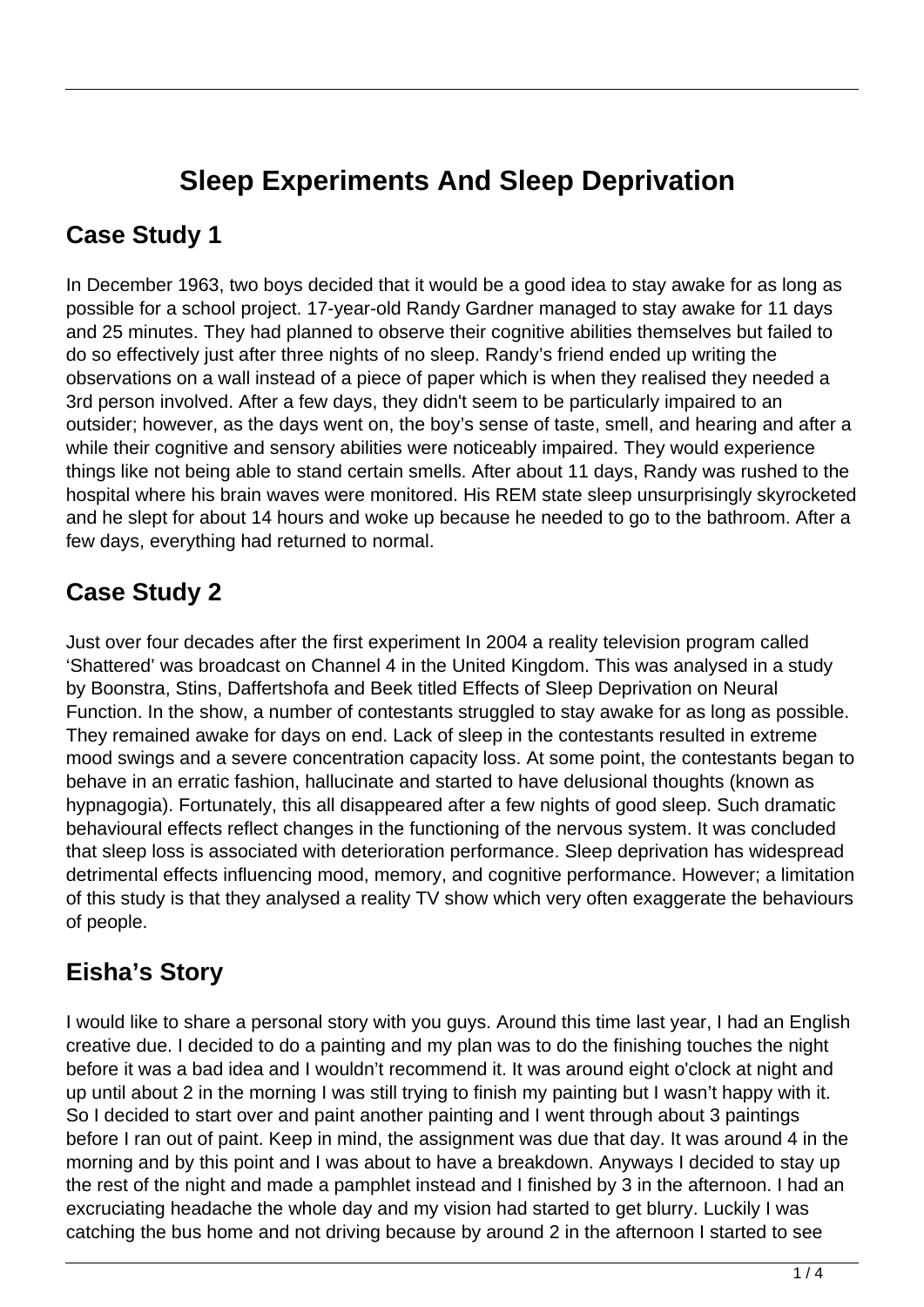different shapes in the air. When I reached home I took my glasses off but I could still feel my glasses on my face and I could still see the frames of my glasses and by this time it had only been around 33 hours of no sleep. Luckily it was my last assignment before exams and I went straight to sleep and slept for about 4 hours and my sleep returned to normal.

## **Why is Sleep Important?**

We all know that sleep is important and as year 12 college students, I'm sure we most of you guys have a similar story to mine. But why exactly is sleep so crucial and beneficial to our health? Sufficient sleep plays a significant role in neurological functioning. When we sleep, pathways form between nerve cells (neurons) in your brain that help you remember new information you've learned.

Some years ago, people thought that sleep was a time when the body and the brain "shut off" for a few hours in preparation for the next day. However, that is not the case. After many years of research, scientists have concluded that neither the body nor the brain is shut down when we sleep; in fact, they are working much harder than they are during the day, undergoing processes to restore cells, process information and improve health. Although we have already studied the different stages of sleep, I'm going to briefly outline what occurs during each of the four stages.

When we go to bed, we begin in non-REM sleep and spend about 75% of our time in it. Non-REM sleep consists of three stages, stage 1,2, and 3. In stage 1, you are between being awake and falling asleep and it is the lightest stage of sleep. Stage 2 is the onset of sleep and we spend about 50% of our normal night's sleep in this phase. In this stage, we become disengaged from our surroundings, our breathing and heart rate are regular and our body temperature drops. Scientists believe that you store away long term memories in this stage. Stage 3 is the final stage of non-REM sleep. During this stage, you experience the deepest and most restorative sleep, your blood pressure drops, your breathing becomes slower and your muscles are relaxed. Other things that are crucial to our health also occur during this stage like tissue growth and repair, the release of hormones such as the growth hormone and blood supply to our muscles increase. The second major stage of sleep is the REM stage. In this stage, your eyes dart back and forth, your pulse, body temperature, breathing and blood pressure rise to day time levels. The sympathetic nervous system, which helps with automatic responses like fight or flight, gets very active. However, your body stays almost completely still. This stage is responsible for providing energy to the brain and the body and supports daytime performance.

## **What Happens When You are Sleep Deprived**

One thing I have noticed amongst teenagers and specifically college students is that with our packed schedule, sleep has fallen behind on our list priorities especially in the 21st century. In fact, we tend to brag to our friends about how little sleep we got the night before; however, this is not something to be proud of. Sleep deprivation can result in many health issues and has many side effects. One of the biggest problems of sleep deprivation is that people don't know they are sleep deprived. Sleep deprivation has both short term and long term side effects. Short term side effects include: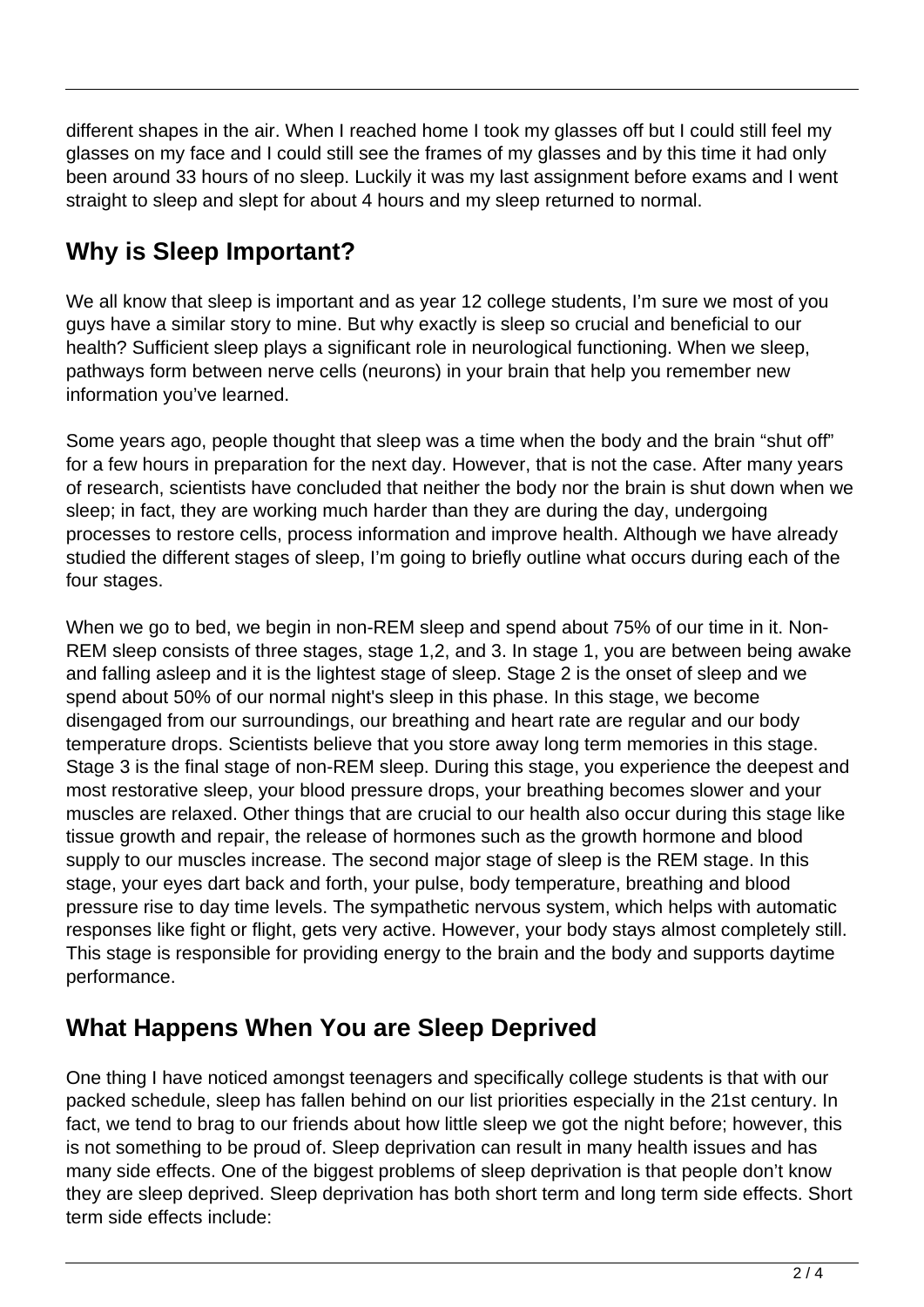Impaired cognitive process - sleep plays a critical role in thinking and learning. Sleep deprivation impairs attention, alertness, concentration, reasoning and problem-solving. This makes it difficult to learn efficiently and has significant impacts on teenagers, especially college students. As mentioned earlier, during the night, the brain is processing information and storing away memories. Thus sleep deprivation is detrimental to your ability to learn and retain information.

Sleep deprivation mimics being drunk - lack of sleep dulls activity in the brains frontal lobe which involves motor function and problem-solving. This decreases reaction time and you don't have the mental clarity to make the best decisions. A national sleep foundation survey revealed that 60% of adult drivers say they have driven vehicles while feeling drowsy and more than ? have fallen asleep behind a wheel. Unfortunately, many of these end in a severe injury or even death. It is estimated that a drastic 20% of all vehicle crashes are caused by sleep-deprived driving.

Another short term side effect of being sleep deprived is relationship stress - sleep deprivation can cause mood swings and you become more likely to have conflicts with others. Sleep deprivation can also cause hallucinations.

Luckily these short term side effects can be reversed by ensuring a good nights sleep the next night and continuing to get sufficient sleep.

If sleep deprivation continues for years, it can have lasting, long term, irreversible side effects which include:

- Obesity
- Anxiety
- Depression
- A lowered sex drive

And you might even die early - in fact, reduced sleep is a greater mortality risk than high blood pressure, heart disease which by the way can also be caused by sleep deprivation and even smoking. In one meta-analysis, they discovered that people who slept for less than six hours each night were 12% more likely to die prematurely than those who slept the recommended amount for adults of six to eight hours. The team analysed 16 studies which involved 1.3 million people before reaching their conclusions. This can be due to a number of reasons. While you sleep, your body carries out all the regenerative jobs it needs to keep healthy. Without sleep, this regenerative process isn't complete and the immune system is not able to its job. Sleep deprivation can be lead to significant issues in terms of your body's ability to fight off infections.

Unfortunately, our busy schedules and endless amounts of distractions result in us being heavily sleep-deprived. If this continues, the harmful side effects will start to catch up and have damaging impacts on our minds, bodies and lives. I hate to say this but as we get older, things will only get worse so it is essential for us to breakdown how our lifestyle is impacting us and thus tackle the problem. I am going to give you guys a scenario and I want you guys to answer the questions in relation to the scenario.

#### **Scenario**

Amanda is a 16-year-old college student from Iceland. When she comes home from school, she